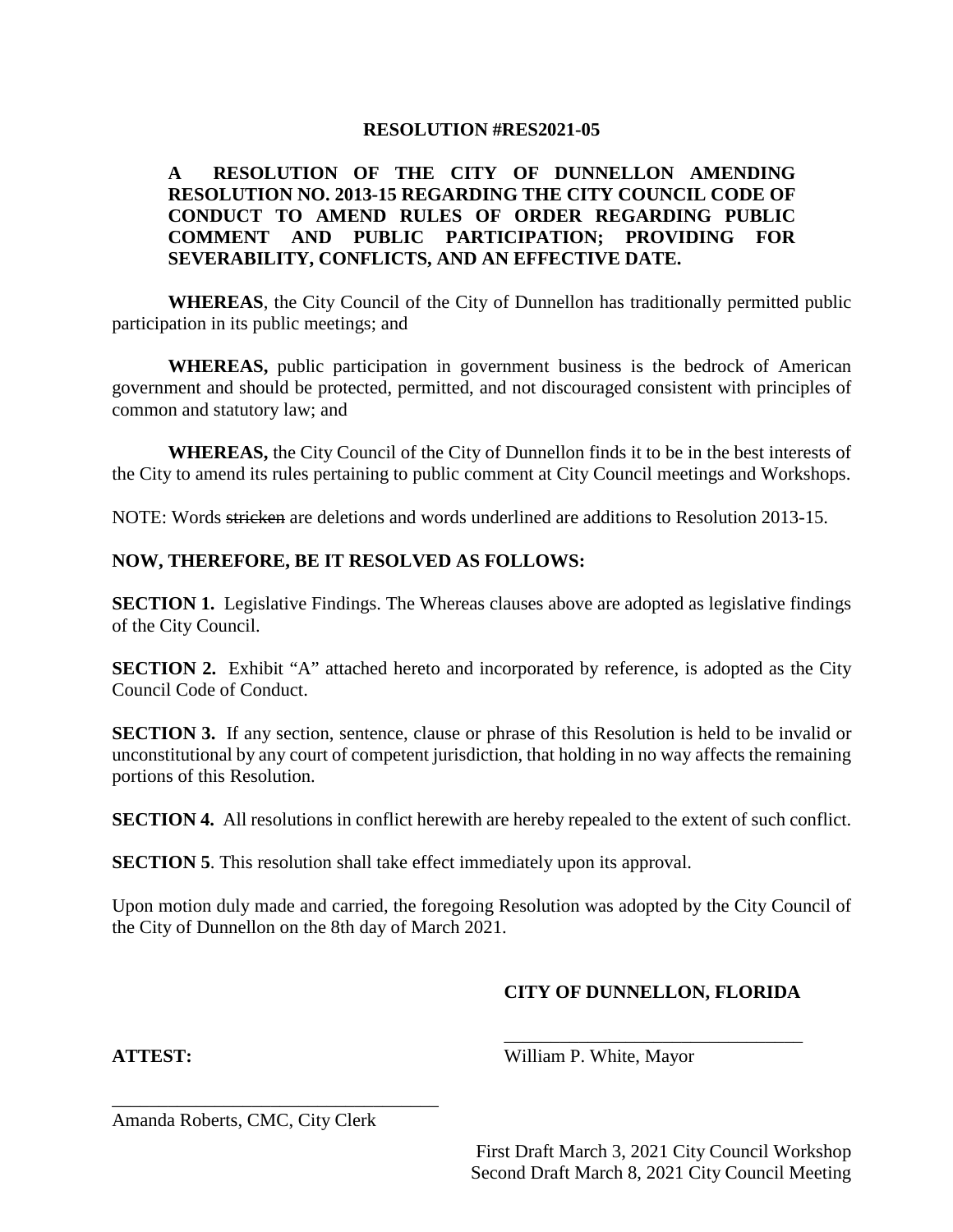## CITY COUNCIL CODE OF CONDUCT March 8, 2021 EXHIBIT A

"Conduct is three-fourths of our life and its largest concern."

-- Matthew Arnold

# The Three R's of Government Leadership: *Roles, Responsibilities and Respect*

The City Charter provides information on the roles and responsibilities of Councilmembers, the Vice Mayor, and the Mayor; however, it does not spell out a code of conduct for elected officials.

This Code of Conduct is designed to describe the manner in which Councilmembers should treat one another, city staff, constituents, and others they come into contact with in representing the City of Dunnellon. *It reflects the work of the City Council in defining more clearly the behavior, manners, and courtesies that are suitable for various occasions.* 

The contents of this Code of Conduct includes:

- **I. [Overview of Roles & Responsibilities](http://sunnyvale.ca.gov/sunnyvale4/templates/3CCouncilPage.aspx?NRMODE=Published&NRORIGINALURL=%2fCity%2bCouncil%2fcode-of-conduct%2ehtm&NRNODEGUID=%7b7C5E35F5-46D3-467B-B254-9A52CCC9C5A0%7d&NRCACHEHINT=Guest#1#1)**
- **II. [Policies & Protocol Related to Conduct](http://sunnyvale.ca.gov/sunnyvale4/templates/3CCouncilPage.aspx?NRMODE=Published&NRORIGINALURL=%2fCity%2bCouncil%2fcode-of-conduct%2ehtm&NRNODEGUID=%7b7C5E35F5-46D3-467B-B254-9A52CCC9C5A0%7d&NRCACHEHINT=Guest#2#2)**
- **[Council Conduct with One Another](http://sunnyvale.ca.gov/sunnyvale4/templates/3CCouncilPage.aspx?NRMODE=Published&NRORIGINALURL=%2fCity%2bCouncil%2fcode-of-conduct%2ehtm&NRNODEGUID=%7b7C5E35F5-46D3-467B-B254-9A52CCC9C5A0%7d&NRCACHEHINT=Guest#3#3)**
- **IV. [Council Conduct with City Staff](http://sunnyvale.ca.gov/sunnyvale4/templates/3CCouncilPage.aspx?NRMODE=Published&NRORIGINALURL=%2fCity%2bCouncil%2fcode-of-conduct%2ehtm&NRNODEGUID=%7b7C5E35F5-46D3-467B-B254-9A52CCC9C5A0%7d&NRCACHEHINT=Guest#4#4)**
- **V. Council Conduct with and Relationship to City Attorney**
- **VI. [Council Conduct with The Public](http://sunnyvale.ca.gov/sunnyvale4/templates/3CCouncilPage.aspx?NRMODE=Published&NRORIGINALURL=%2fCity%2bCouncil%2fcode-of-conduct%2ehtm&NRNODEGUID=%7b7C5E35F5-46D3-467B-B254-9A52CCC9C5A0%7d&NRCACHEHINT=Guest#5#5)**
- **VII. [Council Conduct with Other Public Agencies](http://sunnyvale.ca.gov/sunnyvale4/templates/3CCouncilPage.aspx?NRMODE=Published&NRORIGINALURL=%2fCity%2bCouncil%2fcode-of-conduct%2ehtm&NRNODEGUID=%7b7C5E35F5-46D3-467B-B254-9A52CCC9C5A0%7d&NRCACHEHINT=Guest#6#6)**
- **VIII. [Council Conduct with Boards and Commissions](http://sunnyvale.ca.gov/sunnyvale4/templates/3CCouncilPage.aspx?NRMODE=Published&NRORIGINALURL=%2fCity%2bCouncil%2fcode-of-conduct%2ehtm&NRNODEGUID=%7b7C5E35F5-46D3-467B-B254-9A52CCC9C5A0%7d&NRCACHEHINT=Guest#7#7)**
- **IX. [Council Conduct with the Media](http://sunnyvale.ca.gov/sunnyvale4/templates/3CCouncilPage.aspx?NRMODE=Published&NRORIGINALURL=%2fCity%2bCouncil%2fcode-of-conduct%2ehtm&NRNODEGUID=%7b7C5E35F5-46D3-467B-B254-9A52CCC9C5A0%7d&NRCACHEHINT=Guest#8#8)**
- **X. [Sanctions](http://sunnyvale.ca.gov/sunnyvale4/templates/3CCouncilPage.aspx?NRMODE=Published&NRORIGINALURL=%2fCity%2bCouncil%2fcode-of-conduct%2ehtm&NRNODEGUID=%7b7C5E35F5-46D3-467B-B254-9A52CCC9C5A0%7d&NRCACHEHINT=Guest#9#9)**
- **XI. [Principles of Proper Conduct](http://sunnyvale.ca.gov/sunnyvale4/templates/3CCouncilPage.aspx?NRMODE=Published&NRORIGINALURL=%2fCity%2bCouncil%2fcode-of-conduct%2ehtm&NRNODEGUID=%7b7C5E35F5-46D3-467B-B254-9A52CCC9C5A0%7d&NRCACHEHINT=Guest#10#10)**
- **XII. [Checklist for Monitoring Conduct](http://sunnyvale.ca.gov/sunnyvale4/templates/3CCouncilPage.aspx?NRMODE=Published&NRORIGINALURL=%2fCity%2bCouncil%2fcode-of-conduct%2ehtm&NRNODEGUID=%7b7C5E35F5-46D3-467B-B254-9A52CCC9C5A0%7d&NRCACHEHINT=Guest#11#11)**
- **XIII. [Glossary of Terms](http://sunnyvale.ca.gov/sunnyvale4/templates/3CCouncilPage.aspx?NRMODE=Published&NRORIGINALURL=%2fCity%2bCouncil%2fcode-of-conduct%2ehtm&NRNODEGUID=%7b7C5E35F5-46D3-467B-B254-9A52CCC9C5A0%7d&NRCACHEHINT=Guest#12#12)**

The constant and consistent theme through all of the conduct guidelines is "respect." Councilmembers experience huge workloads and tremendous stress in making decisions that could impact thousands of lives. Despite these pressures, elected officials are called upon to exhibit appropriate behavior at all times. Demonstrating respect for each individual through words and actions is the touchstone that can help guide Councilmembers to do the right thing, in even the most difficult situations.

## **I. Overview of Roles & Responsibilities**

"Leadership is an action, not a word."

-- Richard Cooley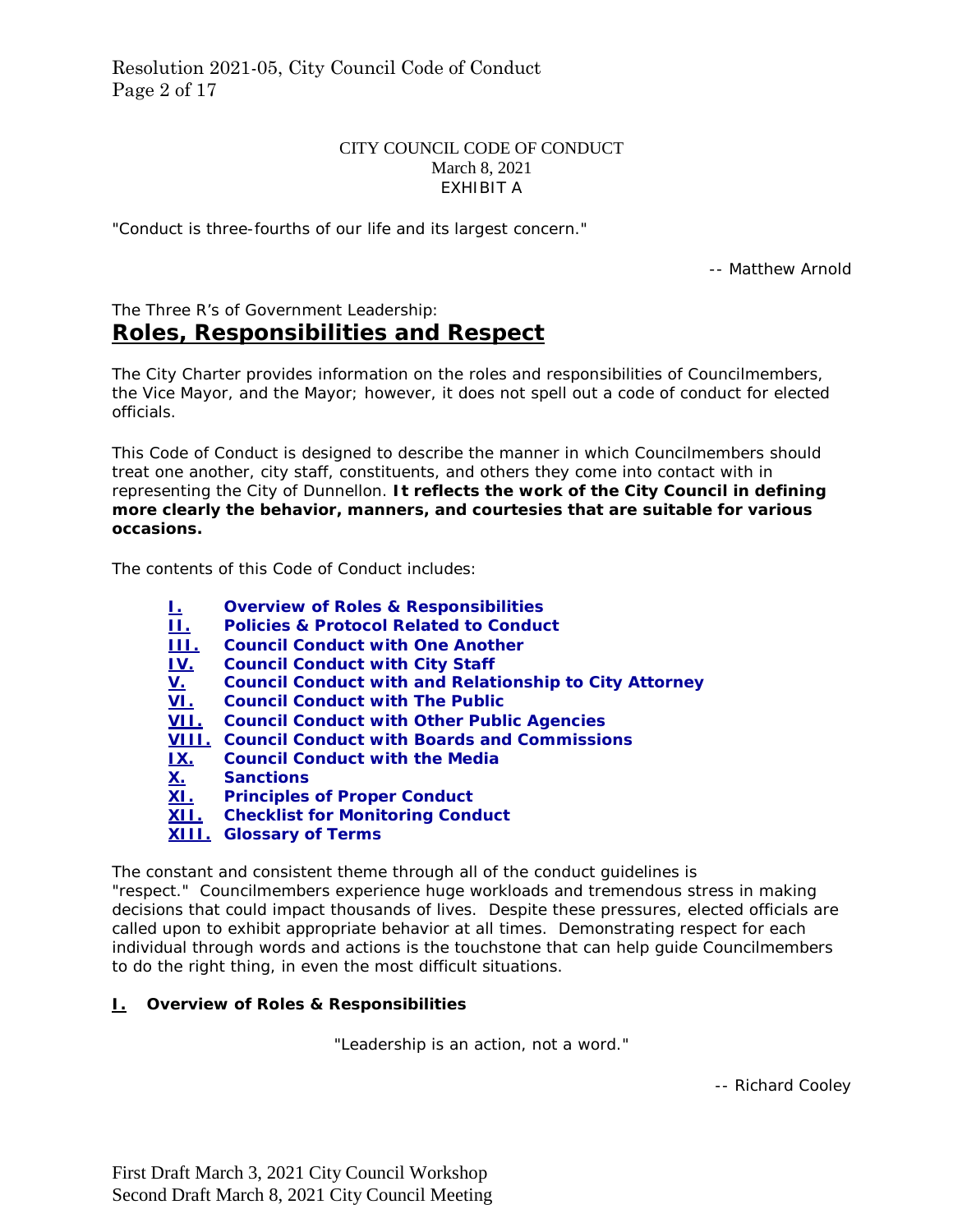# Resolution 2021-05, City Council Code of Conduct Page 3 of 17

## **MAYOR**

- Acts as the official head of the City for all ceremonial purposes (Dunnellon City Charter, Section 12)
- Chairs Council meetings (Dunnellon City Charter, Section 12)
- Calls for special meetings
- Recognized as spokesperson for the City
- Responsible to find a substitute for City representation when Mayor cannot attend
- Leads the Council into an effective, cohesive working team
- Signs documents on behalf of the City

## **VICE MAYOR**

- Serves at the pleasure of the Council (Dunnellon City Charter, Section 14)
- Performs the duties of the Mayor if the Mayor is absent or disabled (Dunnellon City Charter, Section 14)
- Chairs Council meetings at the request of the Mayor
- Represents the City at ceremonial functions at the request of the Mayor

## **ALL COUNCILMEMBERS**

All members of the City Council, including those serving as Mayor and Vice Mayor, have equal votes. No Councilmember has more power than any other Councilmember, and all should be treated with equal respect.

All Councilmembers should:

- Fully participate in City Council meetings and other public forums while demonstrating respect, kindness, consideration, and courtesy to others
- Prepare in advance of Council meetings and be familiar with issues on the agenda
- Represent the City at ceremonial functions at the request of the Mayor
- Be respectful of other people's time. Stay focused and act efficiently during public meetings
- Serve as a model of leadership and civility to the community
- Inspire public confidence in Dunnellon government
- Provide contact information with the City Clerk in case an emergency or urgent situation arises while the Councilmember is out of town
- Demonstrate honesty and integrity in every action and statement
- Participate in scheduled activities to increase team effectiveness and review Council procedures, such as this Code of Conduct

## **MEETING CHAIR**

The Mayor will chair official meetings of the City Council, unless the Vice Mayor or another Councilmember is designated as Chair of a specific meeting.

• Maintains order, decorum, and the fair and equitable treatment of all speakers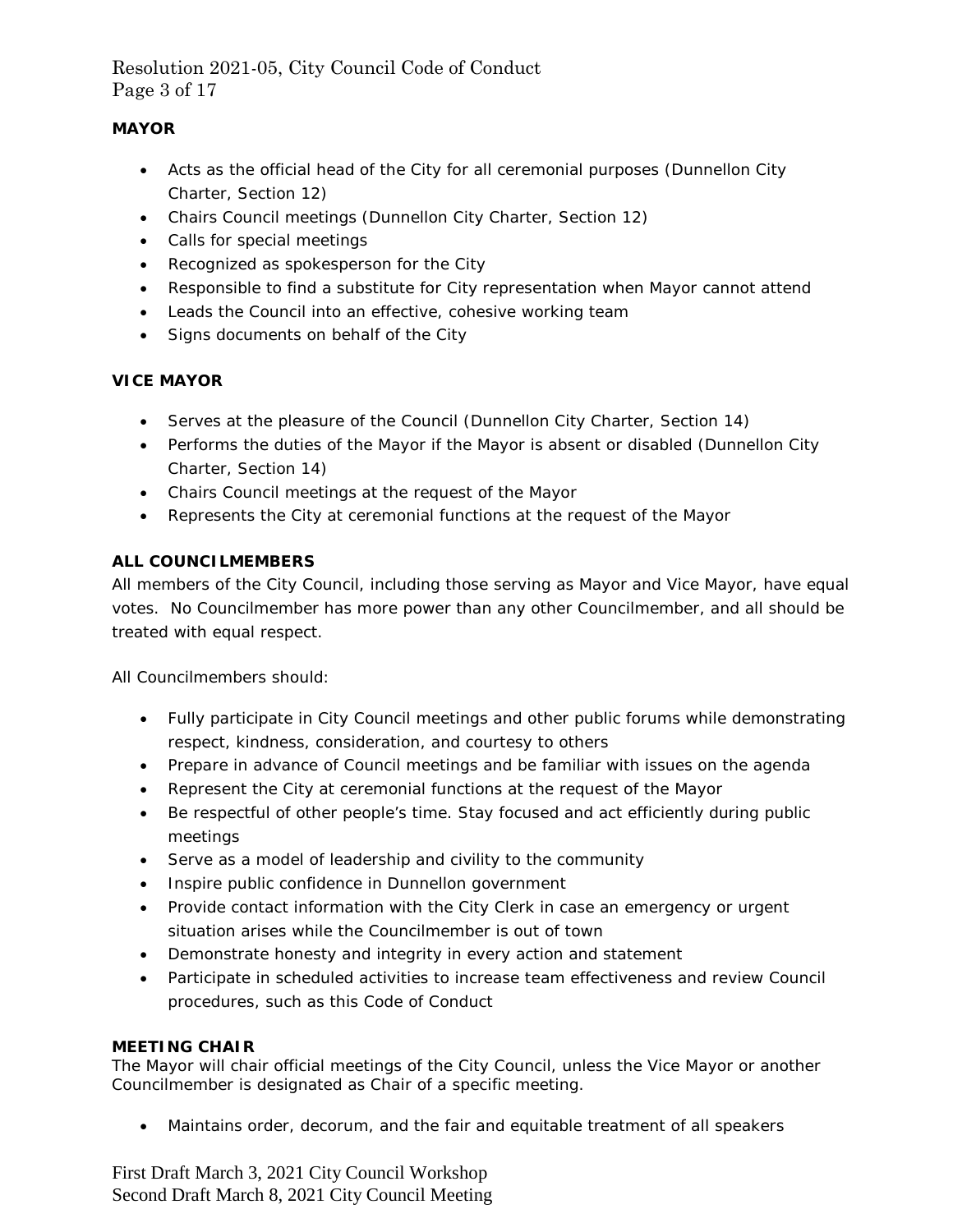Resolution 2021-05, City Council Code of Conduct Page 4 of 17

- Keeps discussion and questions focused on specific agenda item under consideration
- Makes parliamentary rulings with advice, if requested, from the City Attorney who acts as an advisory parliamentarian. Chair rulings may be overturned if a Councilmember makes a motion as an individual and the majority of the Council votes to overrule the Chair.

## **II. Policies & Protocol Related To Conduct**

"Wherever there is a human being, there is an opportunity for kindness."

-- Seneca

## **Ceremonial Events**

Requests for a City representative at ceremonial events will be handled by City staff. The Mayor will serve as the designated City representative. If the Mayor is unavailable, then City staff will determine if event organizers would like another representative from the Council. If yes, then the Mayor will recommend which Councilmember should be asked to serve as a substitute. Invitations received at City Hall are presumed to be for official City representation. Invitations addressed to Councilmembers at their homes are presumed to be for unofficial, personal consideration.

## **Correspondence Signatures**

Councilmembers do not need to acknowledge the receipt of correspondence, or copies of correspondence, during Council meetings. City staff will prepare official letters in response to public inquiries and concerns. These letters will carry the signature of the Mayor unless the Mayor requests that another Councilmember or City staff member sign them. A copy of the direct response to the citizen shall be provided to the City Council.

If correspondence is addressed only to one Councilmember, that Councilmember may check with staff on the best way to respond to the sender.

Written communication requesting an appearance before the City Council is to be referred to the City Clerk for:

- Forwarding to the Council with their agenda packet, or
- Placement on an agenda with or without a staff report

#### **Deadlines**

#### **Evaluations:**

Councilmembers evaluating the City Manager shall do so in a timely fashion. The evaluation form provided to councilmembers shall be completed in its entirety along with any comments and shall be submitted to the City Clerk within four (4) weeks of the date in which it was received by said councilmember. The date that staff provided the document to councilmembers shall be recorded on the document by staff along with the calculated return date. If any evaluation is received after the four week deadline it will not be included in the final compilation to be submitted to City Council for approval.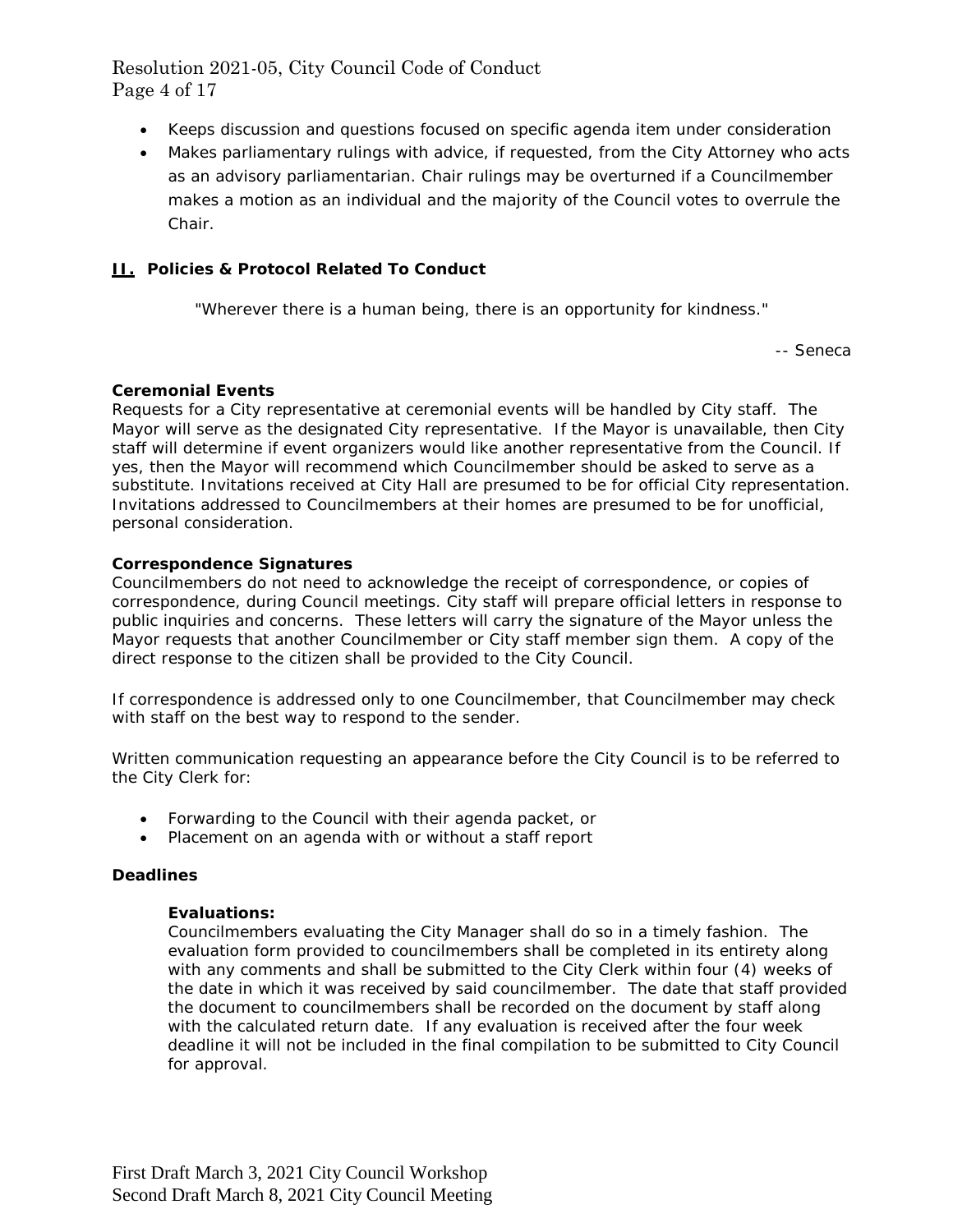## **Miscellaneous:**

At times the City Council will have work product that must be completed and returned to staff for processing or compilation as council meeting backup. For example, goals and objectives, strategic plan concepts, etc. Councilmembers will adhere to a (4) four-week deadline for all items requiring completion and return such to the City Manager or City Clerk. If the sensitive nature of the work product in question requires a more immediate response, staff will place the due date on the document or notify the Councilmembers in writing.

### **Endorsement of Candidates**

Councilmembers shall not actively endorse or campaign for other candidates for City council seats.

## **Intergovernmental Relations**

Each year during a council meeting, city council members will agree on which liaison assignments shall be assigned to them.

## **Rules of Parliamentary Procedure**

The City of Dunnellon is guided by Webster's New World Robert's Rules of Order Simplified and Applied Second Edition as amended from time to time for meeting management. The City Attorney serves as advisory parliamentarian for the City and is available to answer questions or interpret situations according to parliamentary procedures. Final rulings on parliamentary procedure are made by the Chair, subject to the appeal of the full Council.

Main motions may be followed by amendments, followed by substitute motions. Any Councilmember can call for a point of order. Only Councilmembers who voted on the prevailing side may make motions to reconsider.

## **Public Participation on Non-agenda Items: General Public Comments at City Council Meetings**

There shall be an item on each regular Council meeting agenda entitled "General Public Comments." Prior to, or at the beginning of the meeting, a person, wishing to address the Council under this agenda item should fill out a public comment form provided by the City to, at a minimum, give his/her name and address. The comments shall be limited to one (1) appearance per person for a duration not to exceed three (3) minutes unless a majority of the Council feels some other time limit is appropriate, and must address a subject or subjects other than a specific item appearing on the agenda.

Staff members, City Attorney, or Councilmembers may not be able to give an immediate response to a comment. If the Council decides that a matter raised during General Public Comments requires further review and discussion that cannot take place during the meeting, the matter may be referred to City staff or City Attorney and placed on a subsequent agenda.

No question or comment by the public should be addressed directly to any individual Councilmember, staff member, or City Attorney. All comments must be directed to the Chair.

## **Public Participation on Legislative and Administrative Items on Agenda at City Council Meetings**

Prior to Council decisions, the Chair shall allow the public to participate and comment on specific agenda items of a legislative or administrative nature. Prior to making comments, each person wishing to address the Council should fill out a form provided by the City to give his/her name and address. (S)he can indicate his or her designation of a representative to speak for him or her on the proposition.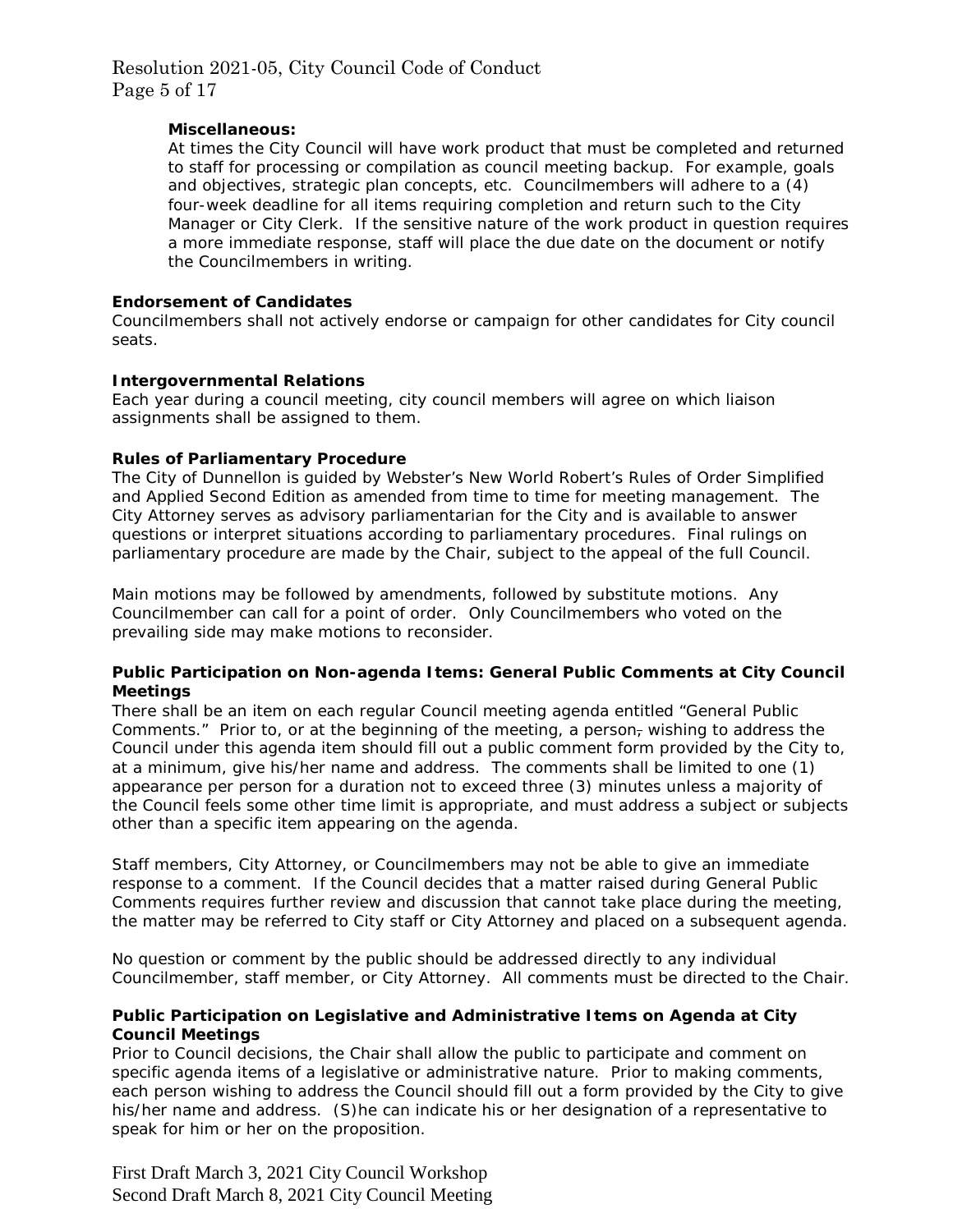Resolution 2021-05, City Council Code of Conduct Page 6 of 17

A person shall be limited to one (1) appearance on each agenda item and may not speak for more than three (3) minutes, unless a majority of the Council feels some other time limit is appropriate.

Once a legislative public hearing is closed, Council discussions will take place. Council will deliberate the issue and make a motion, if deemed appropriate, and take the final appropriate action.

To maintain orderliness of the meeting, no question or comment by the public should be addressed directly to any individual Councilmember, staff member, or City Attorney. All comments must be directed to the Chair.

#### **When multiple speakers appear to speak on one topic on the Agenda**

When a group of people supporting or opposing the same position regarding an item on the agenda desires to be heard, in the interest of time and to avoid repetitious comments, a spokesperson should be designated by the group to express the group's concerns. However, a person in the group may make comments which were not included in the spokesperson's comments. Participation shall be limited to three (3) minutes per person, unless a majority of the Council feels some other time limit is appropriate.

#### **Public participation on Consent Agenda matters**

The Council agenda typically includes a Consent Agenda, during which Council adopts a series of measures listed on the Consent Agenda in one vote. If one or more Council members requests that an item(s) be removed from the Consent Agenda for discussion during the main agenda, the item(s) shall be removed and placed on the main agenda without necessity of a formal vote of Council.

No public comment is required for ministerial items on the Consent Agenda, such as, and not limited to, approval of minutes of meetings, ceremonial proclamations, and items provided for informational purposes only and are not propositions for action by Council.

## **Exceptions when public participation is not required**

The right of the public to a reasonable opportunity to be heard does not apply:

When an official act must be taken to deal with an emergency situation affecting the public health, welfare, or safety, if compliance with the requirements for public participation would cause an unreasonable delay in the ability of the Council to act;

When an official act involves a ministerial act, including but not limited to, approval of minutes and ceremonial proclamations;

When the Council holds an executive session pursuant to § 286.011, Florida Statutes; and

When a public hearing is held before Council acting in its quasi-judicial capacity, pursuant to a separate Resolution of Council. This paragraph does not affect the right of a person to be heard as otherwise provided by law.

#### **Public Comment at City Council Workshops**

Public comments shall not be taken during specific workshop agenda items at a workshop, unless a majority of the City Council makes a determination to permit public input. However, there shall be two agenda items on each regular Council workshop agenda entitled "General Public Comments" with one of the comment periods scheduled at the beginning of the workshop prior to Council discussion of the first agenda item and the other scheduled near the end of the workshop, following Council discussion of the last agenda item. Prior to each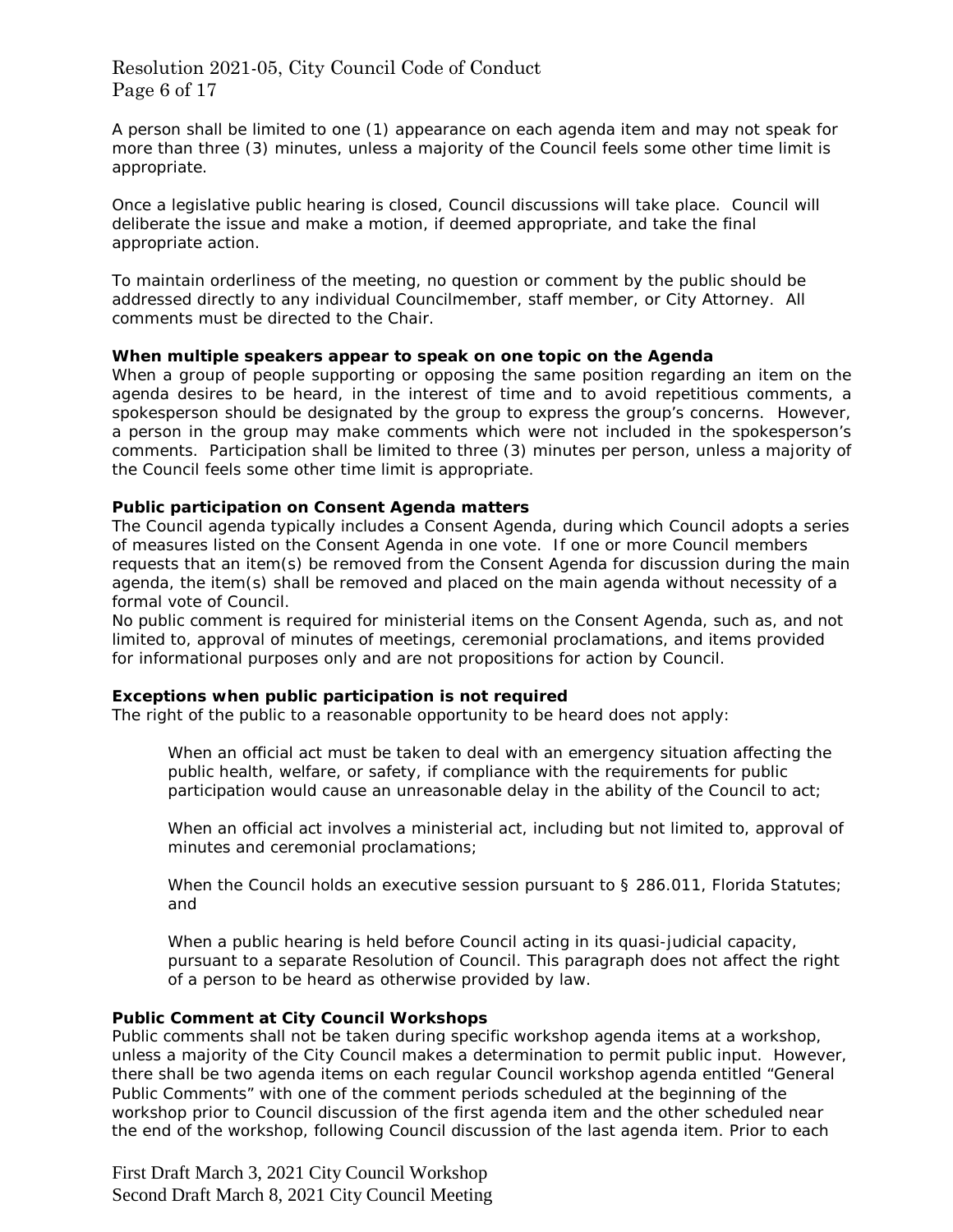# Resolution 2021-05, City Council Code of Conduct Page 7 of 17

comment period, a person wishing to address the Council should fill out a public comment form provided by the City to, at a minimum, give his/her name and address. The comments shall be limited to one (1) appearance **per each comment period** for a duration not to exceed three (3) minutes unless a majority of the Council feels some other time limit is appropriate, and may address either agenda or non-agenda items.

## **Written Correspondence between board members**

The use of e-mail, a written report, or any other form of written communication from one Councilmember to other Councilmembers on a subject which might be discussed at a public meeting is not a violation of the Sunshine Law if no other Councilmembers respond to the Councilmember's correspondence outside of a public meeting.

If, however, **even one** Councilmember responds to the e-mail, written report, or other written communication, **a violation of the sunshine law has occurred.**

**THEREFORE, NO COUNCILMEMBER SHOULD SEND E-MAILS, REPORTS, POSITION PAPERS, OR OTHER FORMS OF COMMUNICATION REGARDING A SUBJECT WHICH MIGHT COME BEFORE THE COUNCIL FOR ACTION.** Thus, the city council's discussions and deliberations on matters coming before the council must occur at a duly noticed city council meeting. If any Councilmember wants to communicate his or her position on a subject which might come before the Council, he or she can send the communication to the City Manager and the City Clerk and ask that it be included in the Council's meeting packet.

Similarly, a board that is responsible for assessing the performance of its chief executive officer (CEO) must conduct the review and appraisal process in a proceeding open to the public as prescribed by s. 286.011, F.S., instead of using a review procedure in which individual board members evaluate the CEO's performance and send their individual written comments to the board chairman for compilation and subsequent discussion with the CEO. AGO 93-90.

## **Handling of Litigation and Other Confidential Information**

All written materials and verbal information provided to Councilmembers on matters that are confidential under State law shall be kept in complete confidence to ensure that the City's position is not compromised. Any confidential material will only be provided to Councilmembers when needed by Council to make a formal decision that is to come before them. No disclosure, photo copies, or mention of any information in these materials may be made to anyone other than Council members, the City Attorney, or City Manager, and City Clerk when applicable.

Confidential materials provided in preparation for and during closed sessions must be returned to staff at the conclusion of the closed session.

Confidential materials provided to Council members outside of closed sessions must be returned to staff within ten (10) days of their receipt.

Council members may not request confidential written information from staff that has not been provided to all Council members.

## **Travel Expenses**

The policies and procedures related to the reimbursement of travel expenses for official City business by Councilmembers are outlined in the City's Personnel Manual. All Council travel, with the exception of liaison assignments, in which the Councilmember expects to officially represent the City and/or be reimbursed by the City for travel costs, must be approved in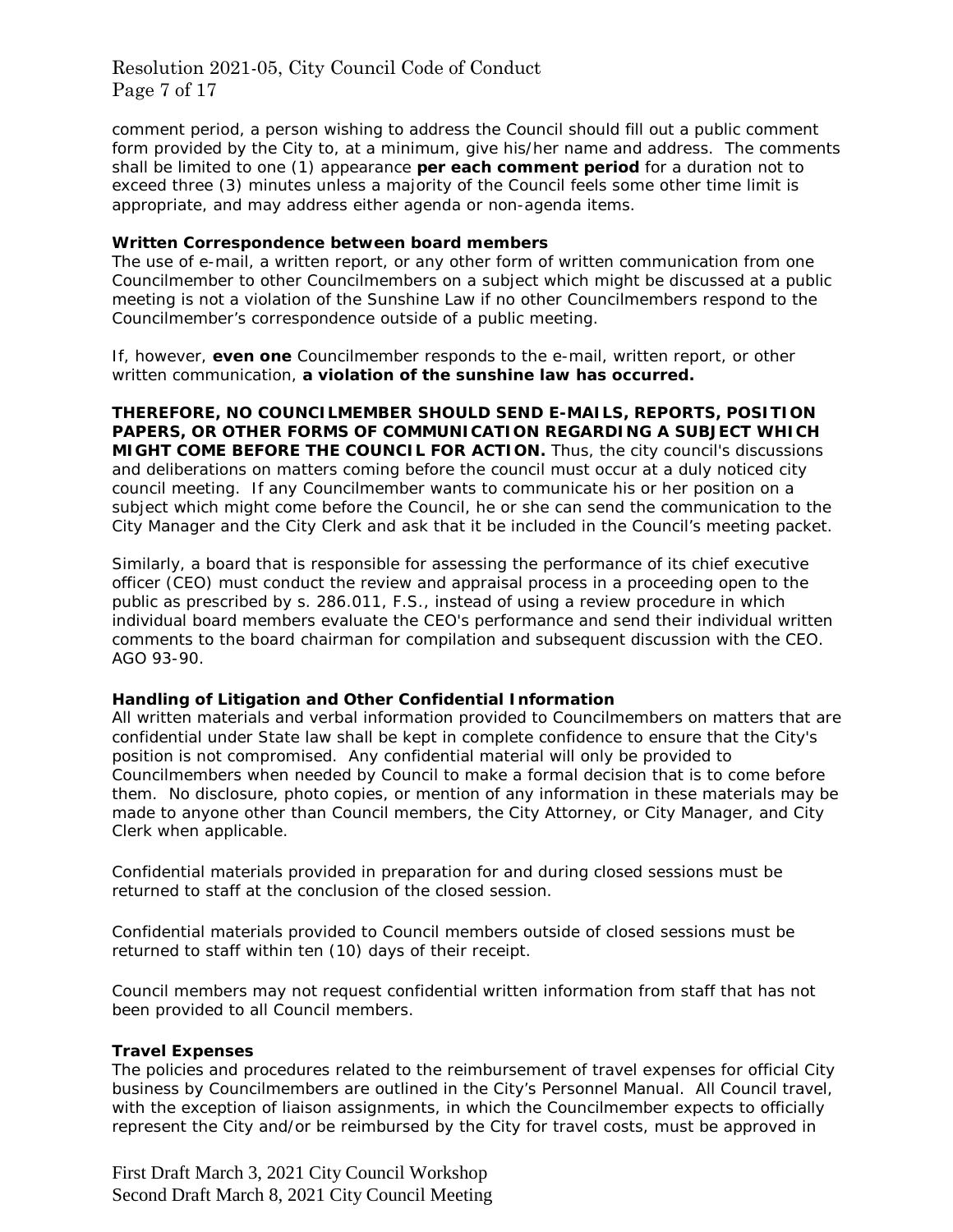advance by the Council. The travel policy and budget for Council should be reviewed at each budget cycle.

## **Council Conduct with One Another**

"In life, courtesy and self-possession, and in the arts, style, are the sensible impressions of the free mind, for both arise out of a deliberate shaping of all things and from never being swept away, whatever the emotion, into confusion or dullness."

-- William Butler Yeats

Councils are composed of individuals with a wide variety of backgrounds, personalities, values, opinions, and goals. Despite this diversity, all have chosen to serve in public office in order to preserve and protect the present and the future of the community. In all cases, this common goal should be acknowledged even as Council may "agree to disagree" on contentious issues.

## **In Public Meetings**

**Practice civility and decorum in discussions and debate:** Difficult questions, tough challenges to a particular point of view, and criticism of ideas and information are legitimate elements of a free democracy in action. This does not allow, however, Councilmembers to make belligerent, personal, impertinent, slanderous, threatening, abusive, or disparaging comments. No shouting or physical actions that could be construed as threatening will be tolerated.

**Honor the role of the Chair in maintaining order:** It is the responsibility of the Chair to keep the comments of Councilmembers on track during public meetings. Councilmembers should honor efforts by the Chair to focus discussion on current agenda items. If there is disagreement about the agenda or the Chair's actions in enforcing the rules of order set forth herein, those objections should be voiced politely

and with reason. If the rest of Council disagrees with the decision of the Mayor, a majority vote of Council is binding. In the event a decision cannot be reached by the Council as to the manner of proceeding on any matter, the Council may use Robert's Rules of Order as a guide to assist the Council in making a determination.

#### **Avoid personal comments that could offend other Councilmembers:**

If a Councilmember is personally offended by the remarks of another Councilmember, the offended Councilmember should make notes of the actual words used and call for a "point of personal privilege" that challenges the other Councilmember to justify or apologize for the language used. The Chair will maintain control of this discussion.

**Demonstrate effective problem-solving approaches:** Councilmembers have a public stage to show how individuals with disparate points of view can find common ground and seek a compromise that benefits the community as a whole.

## **Social Encounters**

**The Florida Open Meetings Law will prevail on any social gatherings involving Councilmembers:** Members of a public board or commission are not prohibited under the Sunshine Law from meeting together socially, provided that matters which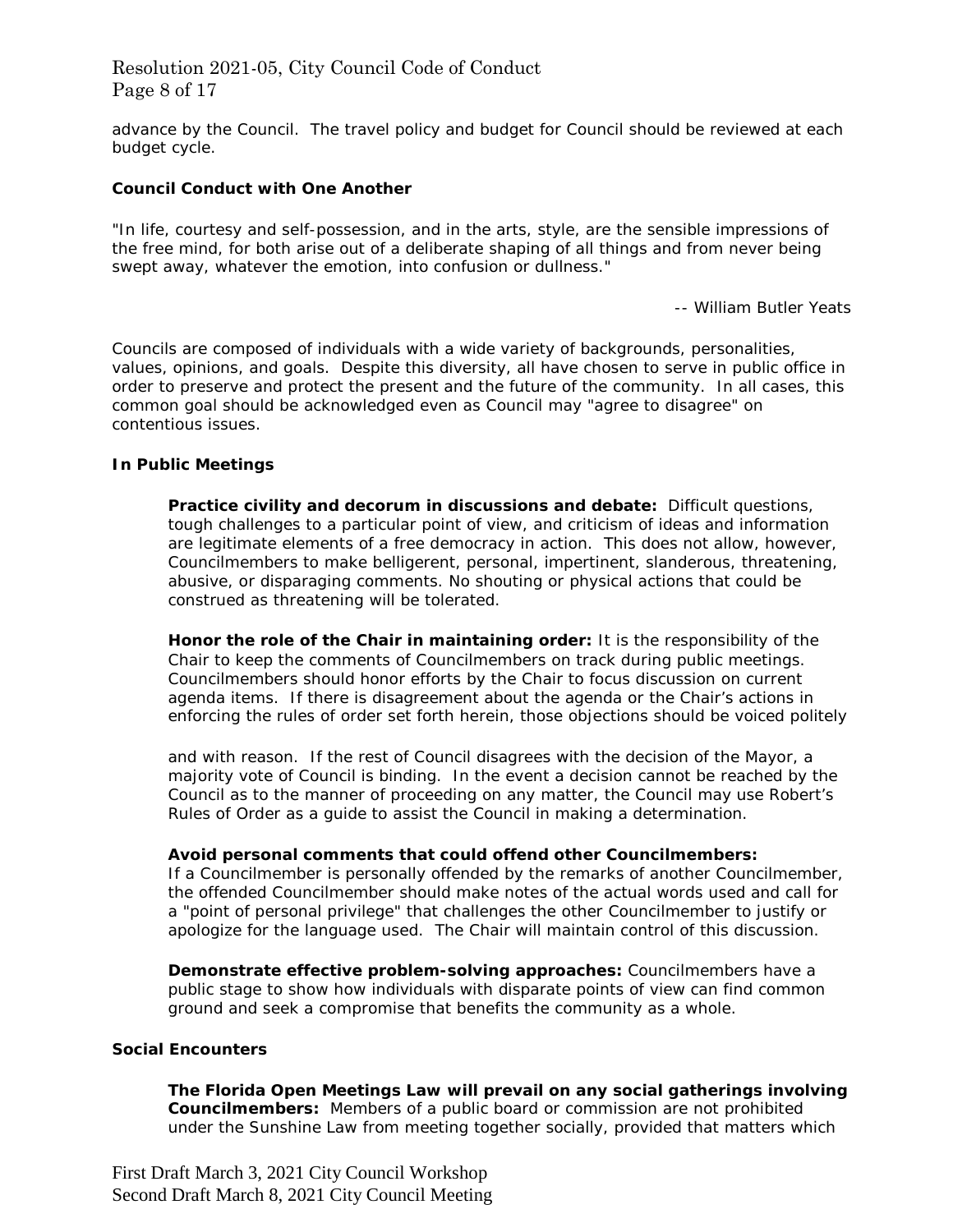may come before the board or commission are not discussed at such gatherings. Thus, when two or more members of a public board are attending or participating in meetings or other functions unconnected with their board, they must refrain from discussing matters on which foreseeable action may be taken by the board, but are not otherwise restricted in their actions.

A luncheon meeting held by a private organization for members of a public board or commission at which there is no discussion among such officials on matter relating to public business would not be subject to the Sunshine Law, merely because of the presence of two or more members of a covered board or commission.

Councilmembers should avoid situations in which they may be perceived by the general public as discussing matters which may come before the board or commission.

Elected officials are always on display – people around them that they may not know monitor their actions, mannerisms, and language. Lunch table conversations will be eavesdropped upon, parking lot debates will be watched, and casual comments between individuals before and after public meetings noted.

**Continue respectful behavior in social gatherings:** The same level of respect and consideration of differing points of view that is deemed appropriate for public discussions should be maintained in social conversations.

**Be aware of the insecurity of written notes, voicemail messages, and e-mail:**  Technology allows words written or said without much forethought to be distributed wide and far. Would you feel comfortable to have this note faxed to others? How would you feel if this voicemail message was played on a speakerphone in a full office?

What would happen if this e-mail message were forwarded to others? Written notes, voicemail messages and e-mail should be treated as potentially "public" communication.

The Sunshine Law applies to the deliberations and discussions between two or more members of the City Council on some matter which foreseeably will come before the Council for action. The use of a telephone to conduct such discussions does not remove the conversation from the requirements of s. 286.011, F.S.

Section 286.011, F.S., applies to meetings of "two or more members" of the same board or commission when discussing some matter which will foreseeably come before the board or commission.

#### **IV. Council Conduct with City Staff**

"Never let a problem become an excuse."

-- Robert Schuller

Governance of a City relies on the cooperative efforts of elected officials, who set policy, and City staff, who implements and administers the Council's policies. Therefore, every effort should be made to be cooperative and show mutual respect for the contributions made by each individual for the good of the community.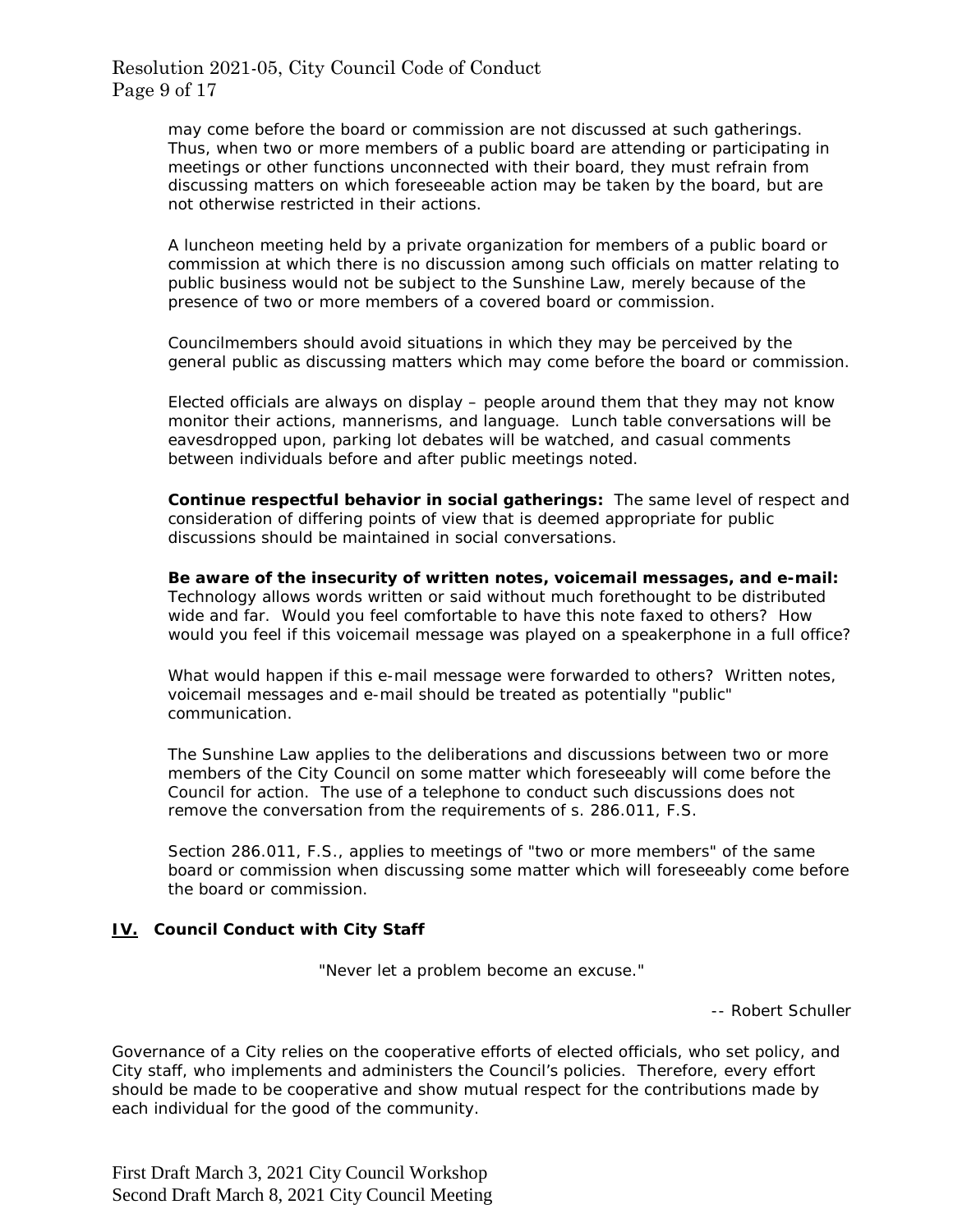# Resolution 2021-05, City Council Code of Conduct Page 10 of 17

## **Treat all staff as professionals.**

Clear, honest communication that respects the abilities, experience, and dignity of each individual is expected. Poor behavior toward staff is not acceptable.

## **Limit contact to specific City staff.**

Questions of City staff and/or requests for additional background information should be directed only to the City Manager, City Attorney, or Department Heads. The Office of the City Manager should be copied on any request.

Requests for follow-up or directions to staff should be made only through the City Manager or the City Attorney when appropriate. When in doubt about what staff contact is appropriate, Councilmembers should ask the City Manager for direction. Materials supplied to a Councilmember in response to a request will be made available to all members of the Council so that all have equal access to information.

## **Do not disrupt City staff from their jobs.**

Councilmembers should not disrupt City staff while they are in meetings, on the phone, or engrossed in performing their job functions in order to have their individual needs met.

## **Never publicly criticize an individual employee.**

Council should never express concerns about the performance of a City employee in public, to the employee directly, or to the employee's manager. Comments about staff performance should only be made to the City Manager through correspondence or conversation. Comments about staff in the office of the City Attorney should be made directly to the City Attorney.

## **Do not get involved in administrative functions.**

Councilmembers must not attempt to influence City staff on items that are within the jurisdiction of the City Manager such as the making of appointments, awarding of contracts, selecting of consultants, processing of development applications, or granting of City licenses and permits.

## **Check with City staff on correspondence before taking action.**

Before sending correspondence, Councilmembers should check with City staff to see if an official City response has already been sent or is in progress.

## **Do not attend meetings with City staff unless directed by council.**

Even if the Councilmember does not say anything, the Councilmember's presence implies support, shows partiality, intimidates staff, and hampers staff's ability to do their job objectively.

#### **Limit requests for staff support.**

Routine secretarial support will be provided to all Councilmembers. All mail for Councilmembers is opened by the City Clerk or designee, unless other arrangements are requested by a Councilmember. Mail addressed to the Mayor is reviewed first by the City Manager who notes suggested action and/or follow-up items.

Requests for additional staff support – even in high priority or emergency situations -- should be made to the City Manager who is responsible for allocating City resources in order to maintain a professional, well-run City government.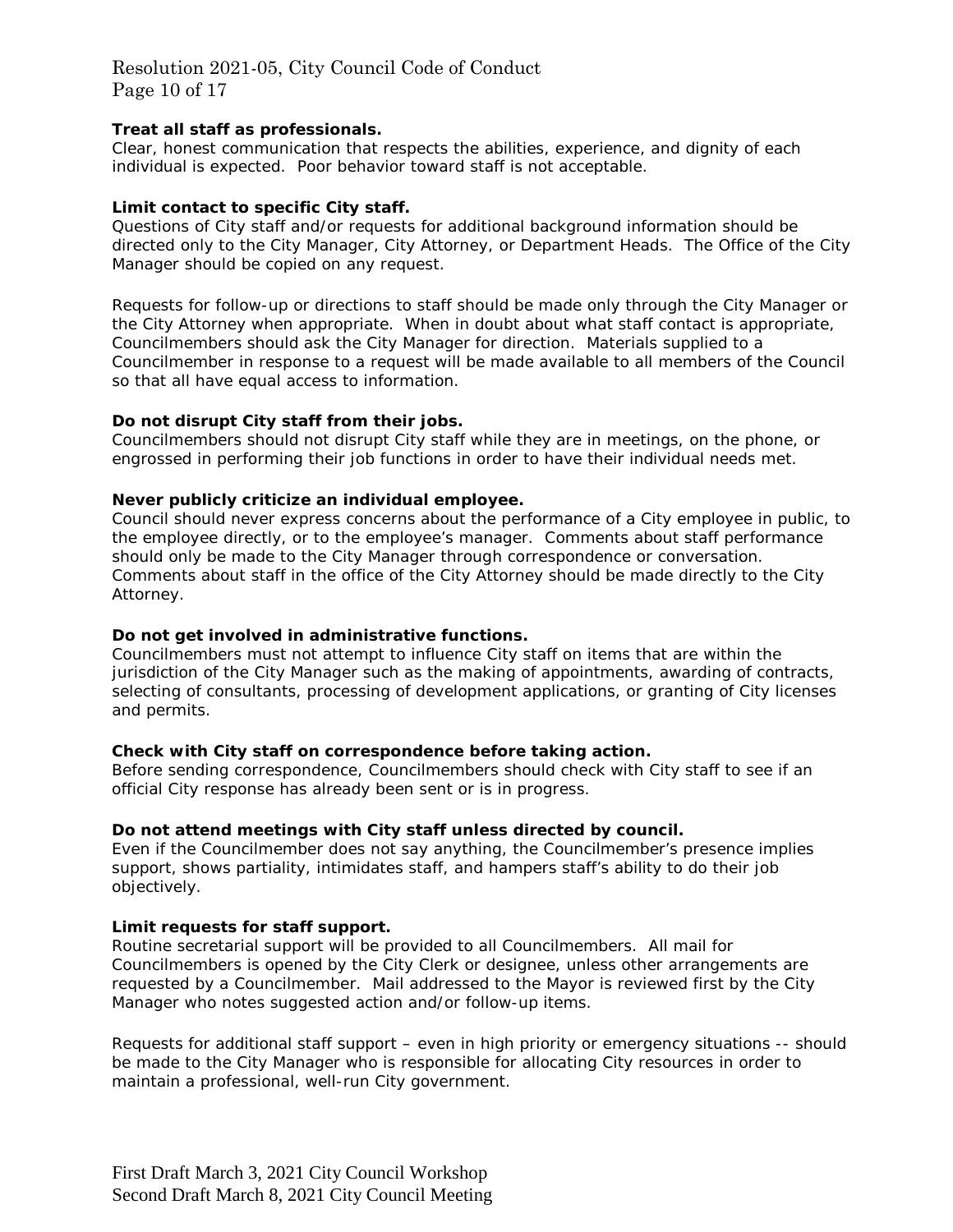# Resolution 2021-05, City Council Code of Conduct Page 11 of 17

## **Do not solicit political support from staff.**

Councilmembers should not solicit any type of political support (financial contributions, display of posters or lawn signs, name on support list, etc.) from City staff. City staff may, as private citizens with constitutional rights, support political candidates but all such activities must be done away from the workplace.

## **Prior to Council Meetings**

When preparing for Council meetings, Council members should direct questions ahead of time to the City Manager so that staff can provide the desired information at the Council meeting.

## **V. Council Conduct with and Relationship to the City Attorney**

## **No Attorney-Client Relationship**

Council members who consult the City Attorney, his or her staff and/or attorney(s) contracted to work on behalf of the City cannot enjoy or establish an attorney-client relationship with said attorney(s) by consulting with or speaking to same. Any attorney-client relationship established belongs to the City, acting through the City Council and as may be allowed in Florida Bar Rules of Professional Conduct and State law for purposes of defending the City and/or the City Council in the course of litigation and/or administrative proceedings, etc.

## **Request for Legal Assistance**

Legal assistance may be requested directly to the City Attorney by an individual City Council member outside of public meeting(s) to assist the City Council member in carrying out his or her official duties on a matter. The City Attorney will respond to the individual request as prescribed in the Legal Services Agreement with the City.

## **VI. Council Conduct with the Public**

"If a man be gracious and courteous to strangers, it shows he is a citizen of the world, and that his heart is no island cut off from other lands, but a continent that joins to them."

-- Francis Bacon

#### **In Public Meetings**

Making the public feel welcome is an important part of the democratic process. No signs of partiality, prejudice or disrespect should be evident on the part of individual Councilmembers toward an individual participating in a public forum. Every effort should be made to be fair and impartial in listening to public testimony.

### **Be welcoming to speakers and treat them with care and gentleness.**

"I give many public presentations so standing up in front of a group and using a microphone is not new to me. But I found that speaking in front of Council was an entirely different experience. I was incredibly nervous and my voice was shaking. I think the reason was because the issue was so personal to me. The Council was going to take a vote that would affect my family's daily life and my home. I was feeling a lot of emotion. The way that Council treats people during public hearings can do a lot to make them relax or to push their emotions to a higher level of intensity."

**Give the appearance of active listening.** It is disconcerting to speakers to have Councilmembers not look at them when they are speaking. It is fine to look down at documents or to make notes, but reading for a long period of time gazing around the room gives the appearance of disinterest.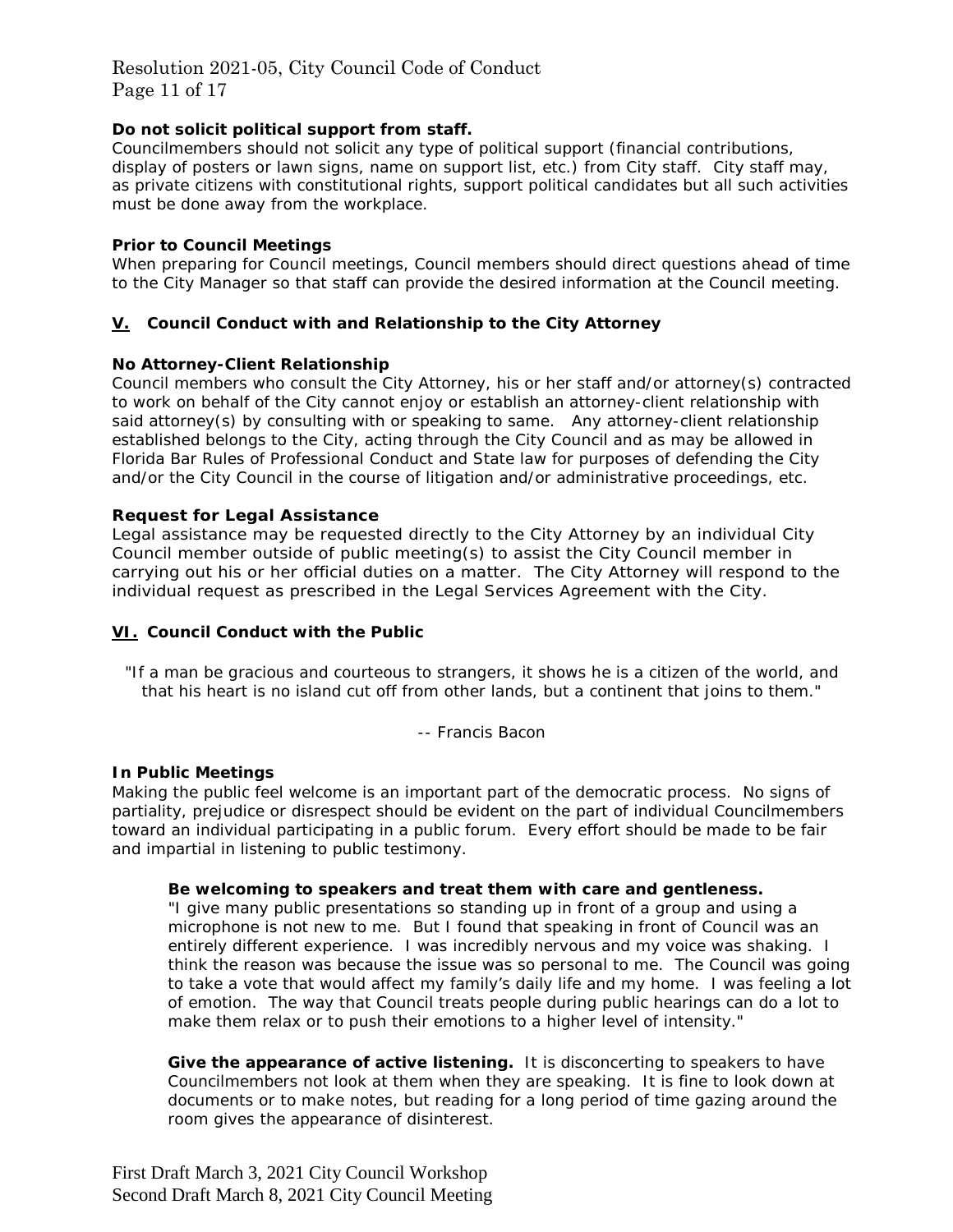## **Ask for clarification, but avoid debate and argument with the public.**

Only the Chair – not individual Councilmembers -- can interrupt a speaker during a presentation. However, a Councilmember can ask the Chair for a point of order if the speaker is off the topic or exhibiting behavior or language that the Councilmember finds disturbing.

#### **No personal attacks of any kind, under any circumstance**

Councilmembers should be aware that their body language and tone of voice, as well as the words they use, can appear to be intimidating or aggressive.

## **In Unofficial Settings**

## **Make no promises on behalf of the Council.**

Councilmembers will frequently be asked to explain a Council action or to give their

opinion about an issue as they meet and talk with constituents in the community. It is appropriate to give a brief overview of City policy and to refer to City staff for further information. It is inappropriate to overtly or implicitly promise Council action, or to promise City staff will do something specific (fix a pothole, remove a library book, plant new flowers in the median, etc.).

**Make no personal comments about other Councilmembers.** It is acceptable to publicly disagree about an issue, but it is unacceptable to make derogatory comments about other Councilmembers, their opinions and actions.

#### **Remember that Dunnellon will always be a small town at heart.**

Councilmembers are constantly being observed by the community every day that they serve in office. Their behaviors and comments serve as models for proper deportment in the City of Dunnellon. Honesty and respect for the dignity of each individual should be reflected in every word and action taken by Councilmembers, 24 hours a day, seven days a week. It is a serious and continuous responsibility.

## **VII. Council Conduct with Other Public Agencies**

"Always do right. This will gratify some people and astonish the rest."

-- Mark Twain

## **Be clear about representing the city or personal interests.**

If a Councilmember appears before another governmental agency or organization to give a statement on an issue, the Councilmember must clearly state: 1) if his or her statement reflects personal opinion or is the official stance of the City; 2) whether this is the majority or minority opinion of the Council.

If the Councilmember is representing the City, the Councilmember must support and advocate the official City position on an issue, not a personal viewpoint.

If the Councilmember is representing another organization whose position is different from the City, the Councilmember should withdraw from voting on the issue if it significantly impacts, or is detrimental to the City's interest. Councilmembers should be clear about which organizations they represent and inform the Mayor and Council of their involvement.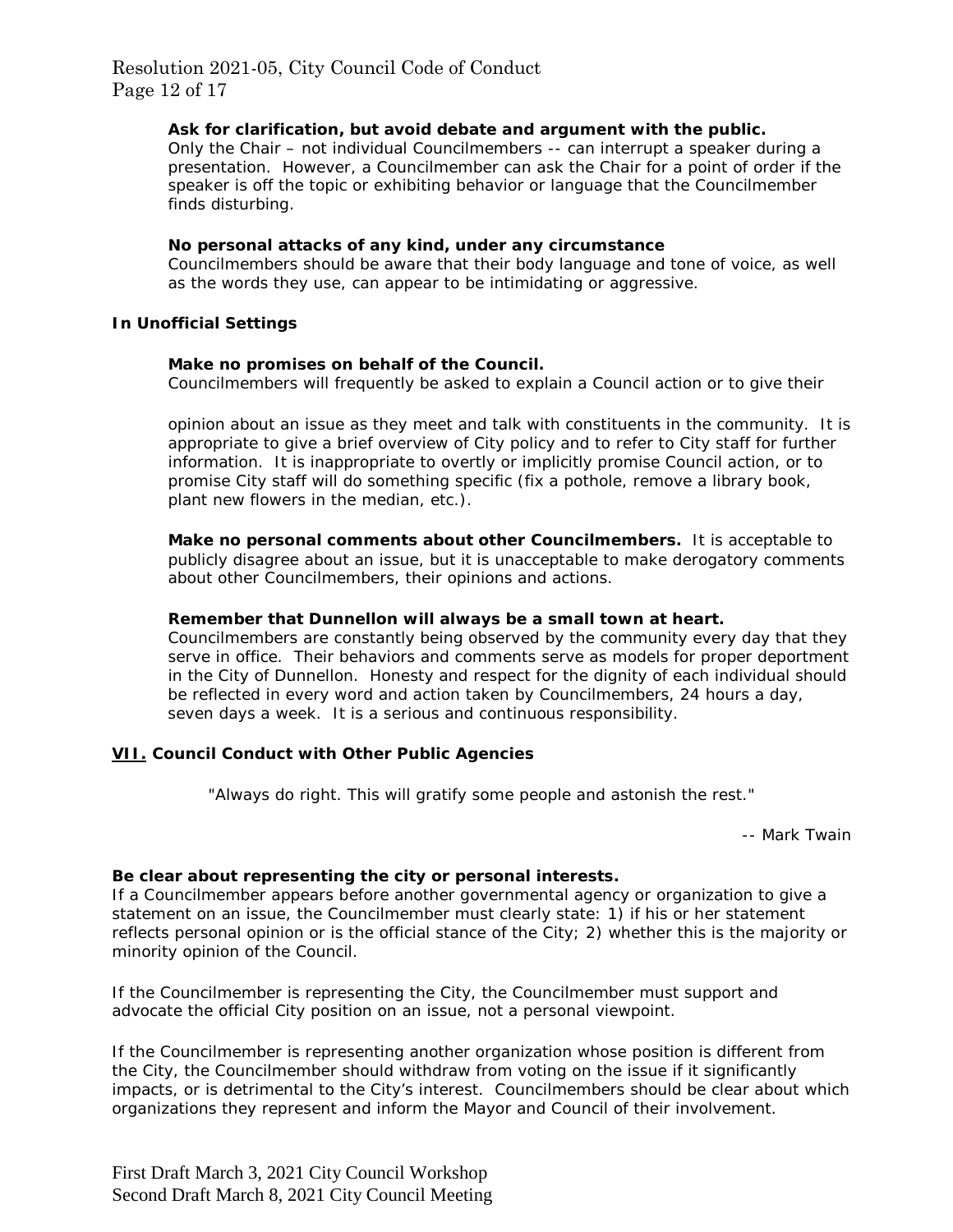Resolution 2021-05, City Council Code of Conduct Page 13 of 17

## **Correspondence also should be equally clear about representation.**

City letterhead may be used when the Councilmember is representing the City and the City's official position. A copy of official correspondence should be given to the City Clerk to be filed as part of the permanent public record.

City letterhead shall not be used for correspondence of Councilmembers representing a personal point of view, or a dissenting point of view from an official Council position.

## **VIII. Council Conduct with Boards and Commissions**

"We rarely find that people have good sense unless they agree with us."

--Francois, Duc de La Rochefoucauld

The City has established several Boards and Commissions as a means of gathering more community input. Citizens who serve on Boards and Commissions become more involved in government, and serve as advisors to the City Council. They are a valuable resource to the City's leadership and should be treated with appreciation and respect.

## **If attending a Board or Commission meeting, be careful to only express personal opinions.**

Councilmembers may attend any Board or Commission meeting, which are always open to any member of the public. However, they should be sensitive to the way their participation – especially if it is on behalf of an individual, business or developer -- could be viewed as unfairly affecting the process. Any public comments by a Councilmember at a Board or Commission meeting should be clearly made as an individual opinion, and not a representation of the feelings of the entire City Council.

#### **Limit contact with Board and Commission members to questions of clarification.**

It is inappropriate for a Councilmember to contact a Board or Commission member to lobby on behalf of an individual, business, or developer. It is acceptable for Councilmembers to contact Board or Commission members in order to clarify a position taken by the Board or Commission.

## **Remember that Boards and Commissions serve the community, not individual Councilmembers.**

The City Council appoints individuals to serve on Boards and Commissions, and it is the responsibility of Boards and Commissions to follow policy established by the Council. But Board and Commission members do not report to individual Councilmembers, nor should Councilmembers feel they have the power or right to threaten Board and Commission members with removal if they disagree about an issue. Appointment and re-appointment to a Board or Commission should be based on such criteria as expertise, ability to work with staff and the public, and commitment to fulfilling official duties. A Board or Commission appointment should not be used as a political "reward."

#### **Be respectful of diverse opinions.**

A primary role of Boards and Commissions is to represent many points of view in the community, and to provide the Council with advice based on a full spectrum of concerns and perspectives. Councilmembers may have a closer working relationship with some individuals serving on Boards and Commissions, but must be fair and respectful of all citizens serving on Boards and Commissions.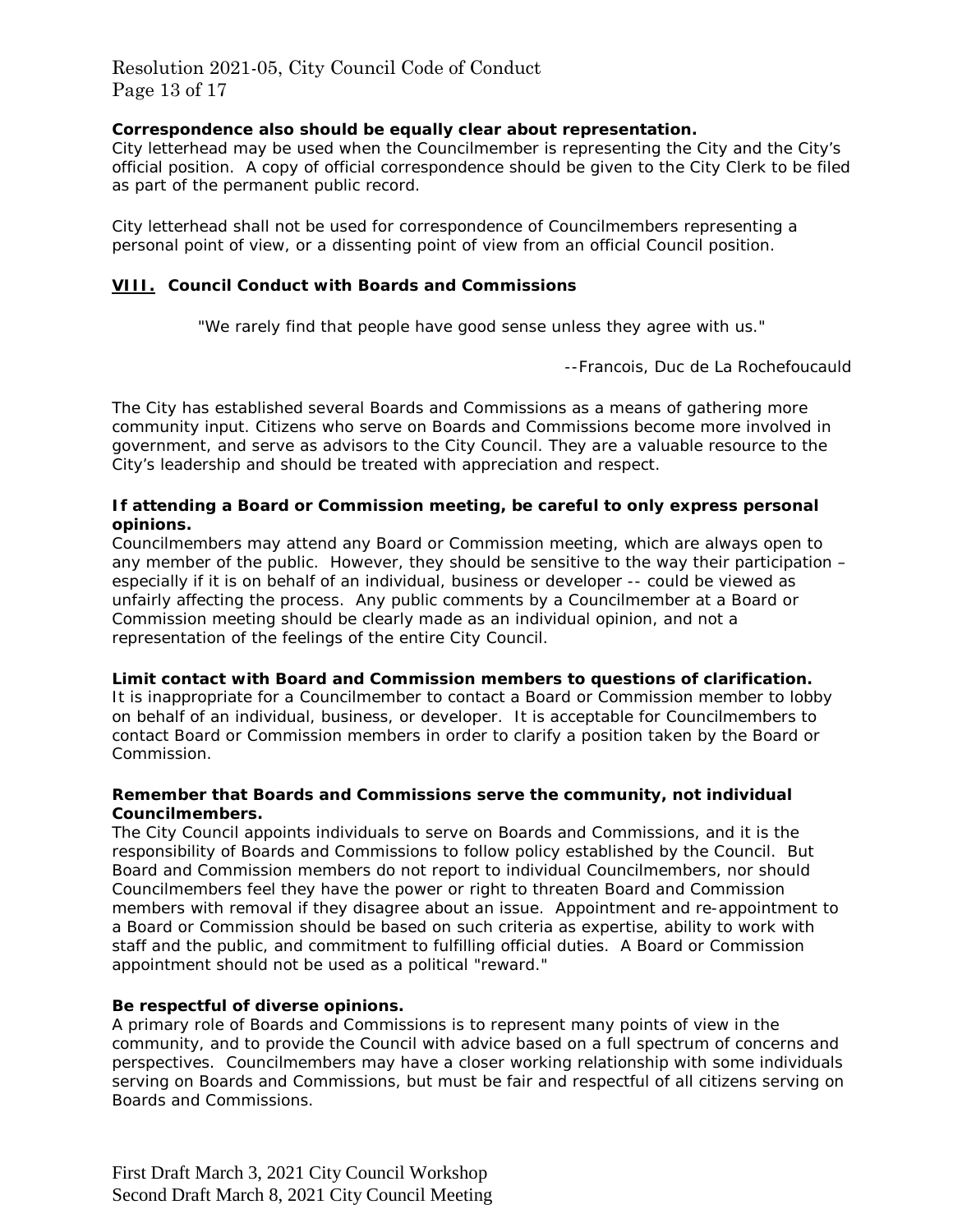# Resolution 2021-05, City Council Code of Conduct Page 14 of 17

## **Keep political support away from public forums.**

Board and Commission members may offer political support to a Councilmember, but not in a public forum while conducting official duties. Conversely, Councilmembers may support Board and Commission members who are running for office, but not in an official forum in their capacity as a Councilmember.

#### **Inappropriate behavior can lead to removal.**

Inappropriate behavior by a Board or Commission member should be noted to the City Manager, and the City Manager should counsel the offending member. If inappropriate behavior continues, the City Manager should bring the situation to the attention of the Council, and the individual is subject to removal from the Board or Commission.

## **IX. Council Conduct with the Media**

"Keep them well fed and never let them know that all you've got is a chair and a whip."

-- Lion Tamer School

## **Councilmembers are frequently contacted by the media for background and quotes.**

**The best advice for dealing with the media is to never go "off the record."** Most members of the media represent the highest levels of journalistic integrity and ethics, and can be trusted to keep their word. But one bad experience can be catastrophic. Words that are not said cannot be quoted.

**The Mayor is the official spokesperson for the representative on City position.** The Mayor is the designated representative of the Council to present and speak on the official City position. If an individual Councilmember is contacted by the media, the Councilmember should be clear about whether their comments represent the official City position or a personal viewpoint.

**Choose words carefully and cautiously.** To avoid inadvertent errors by the media when quoting what a Councilmember says, it is advisable to give short answers. Comments taken out of context can cause problems. Be especially cautious about humor, sardonic asides, sarcasm, or word play. It is never appropriate to use personal slurs or swear words when talking with the media.

## **X. Sanctions**

"You cannot have a proud and chivalrous spirit if your conduct is mean and paltry; for whatever a man's actions are, such must be his spirit." -- Demosthenes

#### **Public Decorum**

No person attending Council meetings shall be allowed to make obscene, vulgar, or abusive remarks, nor shall any person be allowed to make repetitive remarks so as to become disruptive to the purpose of the meeting. No person shall be allowed to become violent, aggressive, belligerent, or boisterous. Any such person shall be instructed by the Chair to cease making such remarks or engaging in such improper conduct. If the person fails to

comply with the Chair's instruction, (s)he may be removed from the Council Chambers upon the Chair's directive, unless a majority of Council grants such person permission to remain in Council Chambers.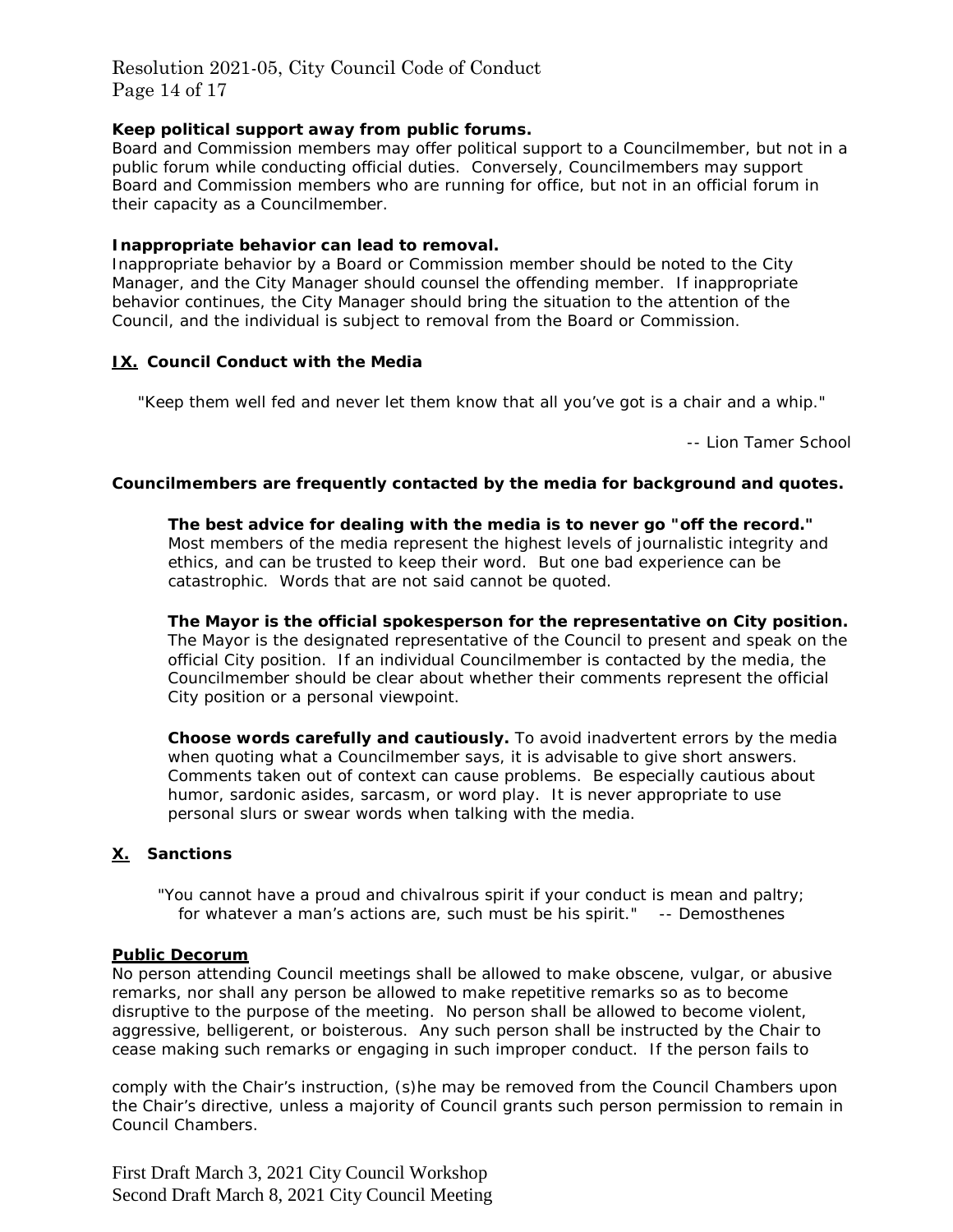# Resolution 2021-05, City Council Code of Conduct Page 15 of 17

It is the duty of the Chief of Police or a member of the Police Department acting as sergeantat-arms to forcibly evict, if necessary, any person from the Council Chambers upon the order of the Chair or Council at any such meeting. The sergeant-at-arms shall carry out all orders and instructions given by the Chair for the purpose of maintaining order and decorum at the Council meeting.

If speakers become flustered or defensive by Council questions, the Chair will make a good faith effort to calm and focus the speaker and to maintain the order and decorum of the meeting. Questions by Councilmembers to members of the public testifying should seek to clarify or expand information. It is never appropriate to belligerently challenge or belittle the speaker. Councilmembers' personal opinions or inclinations about upcoming votes should not be revealed until after the public hearing is closed.

All persons wishing to address the City Council must limit their comments to the specific subject being addressed. All questions or comments must be directed to the Chair rather than to an individual Councilmember, City Staff, Attorney, or other City consultant.

## **Inappropriate Staff Behavior**

Councilmembers should refer to the City Manager any City staff or to the City Attorney any City Attorney's staff who do not follow proper conduct in their dealings with Councilmembers, other City staff, or the public. These employees may be disciplined in accordance with standard City procedures for such actions. (Please refer to the section on Council Conduct with City Staff for more details on interaction with Staff.)

## **XI. Principles of Proper Conduct**

## **Proper conduct IS …**

- Keeping promises
- Being dependable
- Building a solid reputation
- Participating and being available
- Demonstrating patience
- Showing empathy
- Holding onto ethical principles under stress
- Listening attentively
- Studying thoroughly
- Keeping integrity intact
- Overcoming discouragement
- Going above and beyond, time and time again
- Modeling a professional manner

## **Proper conduct IS NOT …**

- Showing antagonism or hostility
- Deliberately lying or misleading
- Speaking recklessly
- Spreading rumors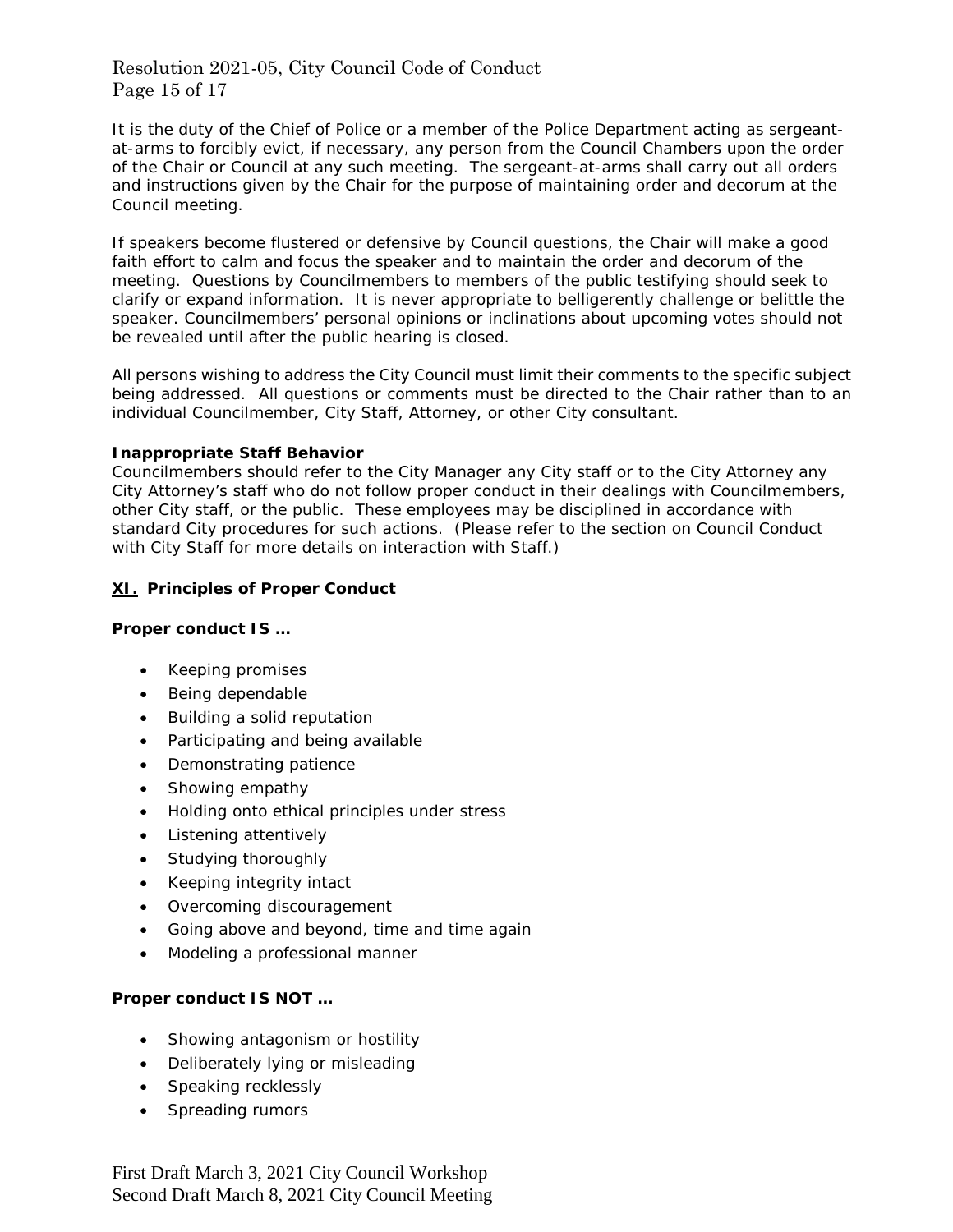Resolution 2021-05, City Council Code of Conduct Page 16 of 17

- Stirring up bad feelings, divisiveness
- Acting in a self-righteous manner
- **It all comes down to respect.**

Respect for one another as individuals . . respect for the validity of different opinions respect for the democratic process . . . respect for the community that we serve.

## **XII. Checklist for Monitoring Conduct**

- Will my decision/statement/action violate the trust, rights or good will of others?
- What are my interior motives and the spirit behind my actions?
- If I have to justify my conduct in public tomorrow, will I do so with pride or shame?
- How would my conduct be evaluated by people whose integrity and character I respect?
- Even if my conduct is not illegal or unethical, is it done at someone else's painful expense?
- Will it destroy their trust in me? Will it harm their reputation?
- Is my conduct fair? Just? Morally right?
- If I were on the receiving end of my conduct, would I approve and agree, or would I take offense?
- Does my conduct give others reason to trust or distrust me?
- Am I willing to take an ethical stand when it is called for? Am I willing to make my ethical beliefs public in a way that makes it clear what I stand for?
- Do I exhibit the same conduct in my private life as I do in my public life?
- Can I take legitimate pride in the way I conduct myself and the example I set?
- Do I listen and understand the views of others?
- Do I question and confront different points of view in a constructive manner?
- Do I work to resolve differences and come to mutual agreement?
- Do I support others and show respect for their ideas?
- Will my conduct cause public embarrassment to someone else?

## **XIII. Glossary of Terms**

**attitude** - The manner in which one shows one's dispositions, opinions, and feelings

- **behavior** External appearance or action; manner of behaving; carriage of oneself
- **civility** Politeness, consideration, courtesy

**conduct** - The way one acts; personal behavior

**courtesy** - Politeness connected with kindness

**decorum** - Suitable; proper; good taste in behavior

**manners** - A way of acting; a style, method, or form; the way in which thing are done